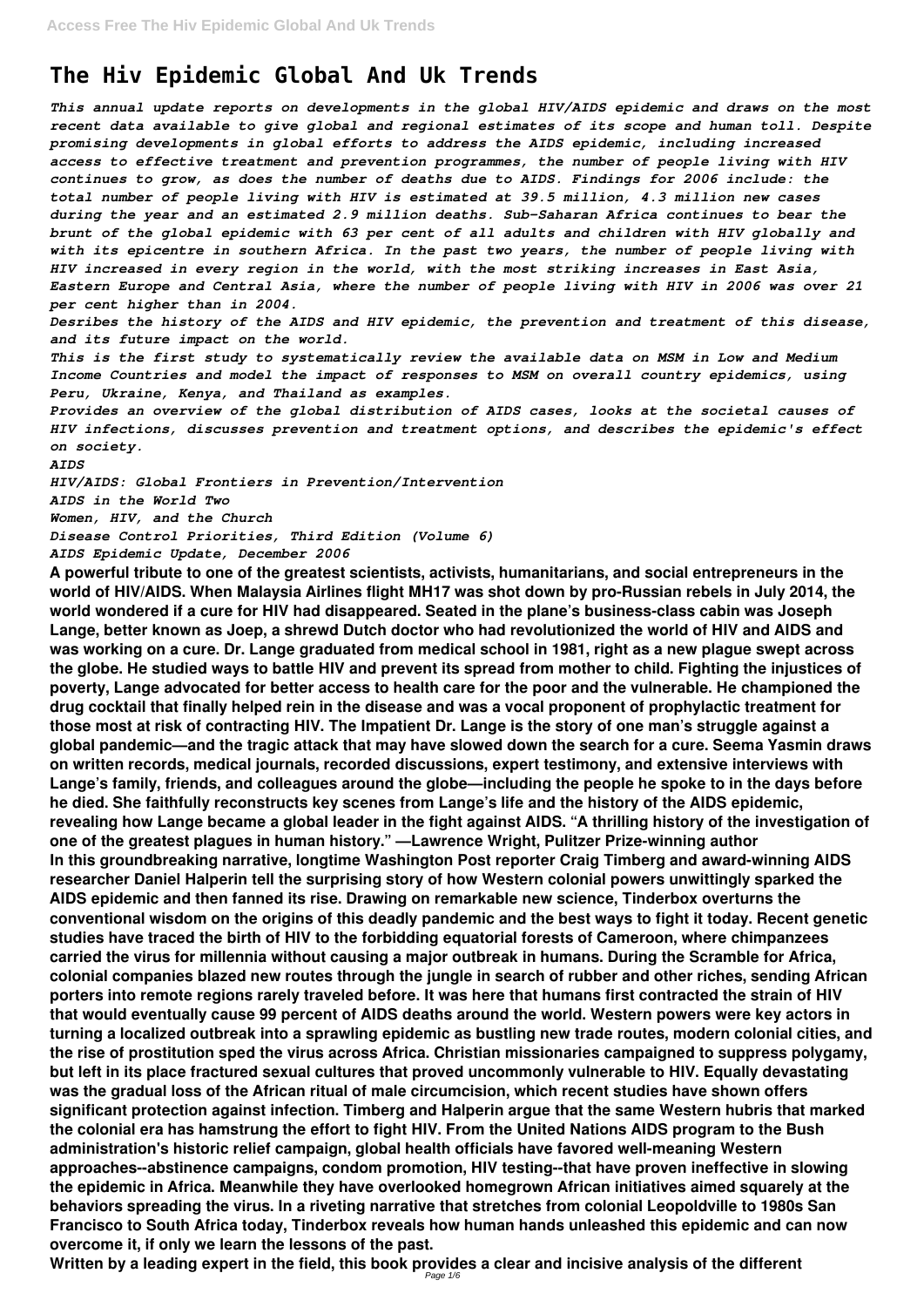**perspectives of the global response to HIV/AIDS, and the role of the different global institutions involved. The text highlights HIV/AIDS as an exceptional global epidemic in terms of the severity of its impact as a humanitarian tragedy of unprecedented proportion, its multi-dimensional characteristics, and its continuous evolution over more than two decades. The careful analysis in this volume critically reviews key issues in the global response, including: HIV/AIDS as a development challenge North-South power relationships and tensions international and regional partnerships between donor governments and recipient countries governance of global institutions and impact on the capacity of developing countries to respond effectively to the epidemic prevention versus treatment as options in HIV/AIDS services how to make the money work in support of effective AIDS financing. Providing a comprehensive but easy to read and compact overview of history, trends and impacts of HIV/AIDS and the global efforts to respond effectively this book is essential reading for all students of international relations, health studies and international organizations. The HIV PandemicLocal and global implicationsOUP Oxford**

**Preventing and Mitigating AIDS in Sub-Saharan Africa Global AIDS**

**The Global HIV Epidemics Among Men who Have Sex with Men The Oxford Handbook of Global Health Politics Report on the Global AIDS Epidemic More Efficient HIV Responses in Eastern Europe and Central Asia Gendering the HIV Pandemic**

As we approach the 25th anniversary of the first recognition of HIV/AIDS in 1981, this book reflects on the international impact of the disease. It has persistently remained a global issue, with more than 50 million people worldwide estimated to have been infected since that date. This ambitious book, written by 165 authors from 30 countries, offers a multi-country comparative study that examines how the response to the common, global threat of HIV is shaped by the history, culture, institutions and health systems of the individual countries affected. Increasingly the shift of health systems has been from prevention only as the main containment strategy, to a strategy that includes scaling up HIV treatment, and care and prevention services, including antiretroviral therapy. Thus, all parts of the health system must be involved; policy makers, healthcare professionals and users of the services have been forced to think differently about how services are financed, how resources are allocated, how systems are structured and organized, how services are delivered to patients, and how the resulting activity is monitored and evaluated in order to improve the effectiveness, efficiency, equity and acceptability of the response. This book is unique in attempting to describe and assess a range of responses across the globe by situating them within the characteristics of each country and its health system. Most chapters combine a health policy expert with an HIV specialist, allowing both a 'top down' health system approach and a 'bottom up' HIV-specific perspective. There are thematic and analytical sections, which provide an overview and some suggestions for solutions to the most serious outstanding issues, and chapters which analyse specific country and organisational responses. There is no perfect health system, but the evidence provided here allows the sharing of knowledge, and a opportunity to assess the impact and reactions, to an epidemic that must be considered a long term issue. The global response to HIV/AIDS has been a major aspect of global health and development policy over the last three decades. The book illustrates the devastating health impacts of the epidemic, with life expectancy in some countries falling to the lowest levels observed anywhere, and the remarkable success of the global HIV/AIDS response in reversing such extreme outcomes. Concerns about the implications of HIV/AIDS for economic development have played a role in motivating the global HIV/AIDS response. However, evidence on the impacts of HIV/AIDS on economic growth or poverty is weak, and the magnitude and relevance of such economic effects appears trivial compared to the consequences for life and health. Because of the success in extending access to treatment globally, HIV/AIDS has effectively transitioned into a chronic disease. This means that HIV/AIDS absorbs not only a substantial chunk of current global and national financial resources, but that these spending needs are projected to persist over decades. The costs of the HIV/AIDS response thus resemble a long-term financial liability, shaped by past and current policies. Relatedly, the calculus of cost-effectiveness of HIV/AIDS interventions has changed. People who become infected with HIV can now expect to not die because of AIDS; at the same time, each HIV infection results in medical needs and expenditures extending over decades. The book presents a framework for integrating these financial consequences and the transmission dynamics of HIV in the analysis of cost-effectiveness of HIV/AIDS interventions and in the design of HIV/AIDS programs.

Dawning Answers looks at the global HIV/AIDS epidemic through the lens of its evolvoing influence on public health theory and practice. Losses from the epidemic have been devastating, but the many lesson learned have positively influenced other domains of public health and will continue to generate new approaches to health assessment, policy development and assurance. Students and teachers of public health and preventive medicine will find in this singular volume useful analyses from the various disciplines comprising public health This history of the African AIDS epidemic is a much-needed, accessibly written historical account of the most serious epidemiological catastrophe of modern times. The African AIDS Epidemic: A History answers President Thabo Mbeki's provocative question as to why Africa has suffered this terrible epidemic. While Mbeki attributed the causes to poverty and exploitation, others have looked to distinctive sexual systems practiced in African cultures and communities. John Iliffe stresses historical sequence. He argues that Africa has had the worst epidemic because the disease was established in the general population before anyone knew the disease existed. HIV evolved with extraordinary speed and complexity, and because that evolution took place under the eyes of modern medical research scientists, Iliffe has been able to write a history of the virus itself that is probably unique among accounts of human epidemic diseases. In giving the African experience a historical shape, Iliffe has written one of the most important books of our time. The African experience of AIDS has taught the world much of what it knows about HIV/AIDS, and this fascinating book brings into focus many aspects of the epidemic in the longer context of massive demographic growth, urbanization, and social change in Africa during the latter half of the twentieth century. The African AIDS Epidemic: A History is a brilliant introduction to the many aspects of the epidemic and the distinctive character of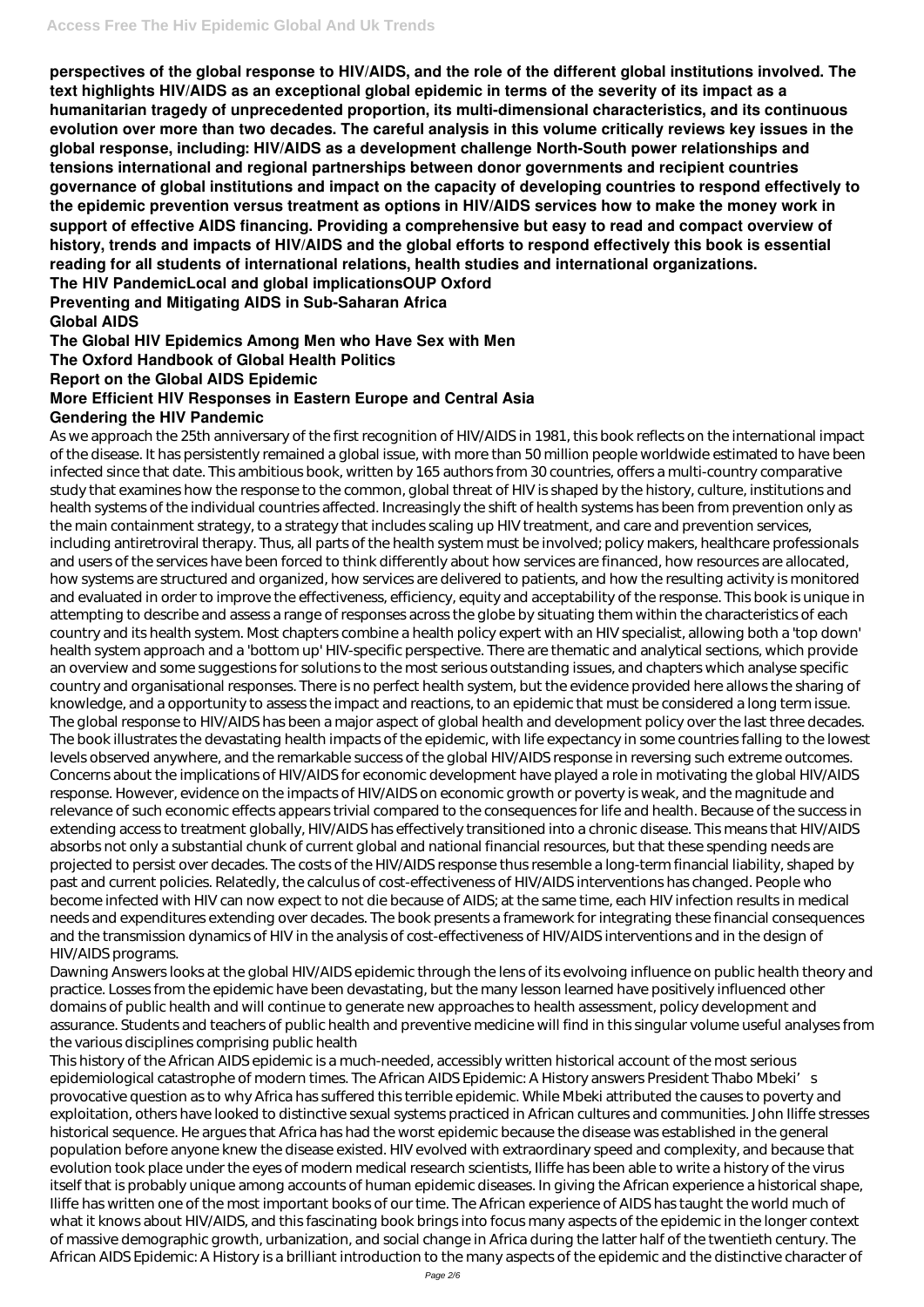the virus. Three Decades of HIV/AIDS in Asia The Impatient Dr. Lange Tinderbox HIV/AIDS, Stis, Tuberculosis, and Malaria Global Disease-Local Pain The Industrialized World Faces AIDS

Global Spending on HIV/AIDS in Resource-poor Settings : a Three Part Series

HIV/AIDS: Global Frontiers in Prevention/Intervention provides a comprehensive overview of the global HIV/AIDS epidemic. The unique anthology addresses cutting-edge issues in HIV/AIDS research, policymaking, and advocacy. Key features include: · Nine original essays from leading scholars in public health, epidemiology, and social and behavioral sciences · Comprehensive information for individuals with varying degrees of knowledge, particularly regarding methodological and theoretical perspectives · A look into the future progression of HIV transmission and scholarly research HIV/AIDS: Global Frontiers in Prevention/Intervention is will serve as a precious resource as a textbook and reference for the university classroom, libraries, and researchers

This paper analyzes the macroeconomics of HIV/AIDS. The paper highlights that the mortality and morbidity associated with AIDS make it unlike most other types of sickness and disease. The paper describes the most common approaches used in accounting for growth in the context of an HIV/AIDS epidemic. The impact of HIV/AIDS on education and the accumulation of human capital is discussed. The paper also discusses the impact of HIV/AIDS on the public sector, and elaborates certain demographic events specific to the HIV/AIDS pandemic. This book examines the global governance of the HIV/AIDS epidemic, interrogating the role of this international system and global discourse on HIV/AIDS interventions. The geographical focus is Sub-Saharan Africa since the region has been at the forefront of these interventions. There is a need to understand the relationship between the international political environment and the impact of resulting policies on HIV/AIDS in the context of people's lives. Hakan Seckinelgin points out a certain disjuncture between this governance structures and the way people experience the disease in their everyday lives. Although the structure allows people to emerge as policy relevant target groups and beneficiaries, the articulation of needs and design of policy interventions tends to reflect international priorities rather than people's thinking on the problem. In other words, he argues that while the international interventions highlight the importance attributed to the HIV/AIDS problem, the nature of the system does not allow interventions to be far reaching and sustainable. Offering a critical contribution to the understanding of the problems in HIV/AIDS in Sub-Saharan Africa, International Politics of HIV/AIDS will be invaluable to students and researchers of health, international politics and development.

The 1992 creation of the National HIV/AIDS Program was a fundamental step for Argentina to reach the second lowest burden of HIV/AIDS in South America. From 2000 to 2010, Argentina further reduced the already low HIV/AIDS incidence of 15.9 per 100,000 by 25 percent and reduced the burden by 21 percent. This study analyzes the national and inter-provincial burden of disease, the demographics of new HIV cases, the demand and supply-sides of service delivery, and conducts a cost-benefit analysis of the National HIV/AIDS Program over the last decade. Though the National HIV/AIDS Program was an instrumental step towards these achievements, this book also examines other key programmatic innovations that have been essential to the country's success in the fight against HIV/AIDS, including the introduction of universal free antiretroviral treatment; a comprehensive legal framework for sexual and reproductive rights; the introduction of incentives and results-based financing in the HIV/AIDS program; electronic monitoring of supplies and medicines; and implementation of an electronic clinical governance system for improving the quality of care and patient follow-up, among others. Despite high costs of the Program, this study found the Argentine National HIV/AIDS Program is cost-beneficial. From 2000 to 2010, 4,379 potential lives were saved. Nonetheless, the fight against this epidemic poses continuous challenges, including a stubbornly high number of new infections among young men who have sex with men, inequalities in HIV/AIDS rates between provinces, insufficient coverage of HIV diagnostic testing, insufficient HIV testing of tuberculosis patients, low expenditure on HIV prevention, high comparative cost of antiretroviral treatment, and questions regarding the long-term financial sustainability of the AIDS program, considering the increasing number of patients in treatment. 'Thirty Years of the HIV/AIDS Epidemic in Argentina: An Assessment of the National Health Response' delves into the combination of factors that make Argentina a success story in combating HIV/AIDS.

Global Institutions and the HIV/AIDS Epidemic

Final Report

Research and Data Priorities for the Social and Behavioral Sciences

The African AIDS Epidemic

Local and Global Implications

Global HIV/AIDS Politics, Policy, and Activism: Persistent Challenges and Emerging Issues [3 volumes] The Challenge Continues

*The AIDS epidemic in Sub-Saharan Africa continues to affect all facets of life throughout the subcontinent. Deaths related to AIDS have driven down the life expectancy rate of residents in Zambia, Kenya, and Uganda with far-reaching implications. This book details the current state of the AIDS epidemic in Africa and what is known about the behaviors that contribute to the transmission of the HIV infection. It lays out what research is*

*needed and what is necessary to design more effective prevention programs.*

*This book considers the response to the HIV epidemic in sub-Saharan Africa by examining family planning programs and HIV prevention efforts.*

*An insightful study on children orphaned as a result of the AIDS epidemic with a Foreword by Desmond Tutu. In the world of the 21st century, epidemics are common biological and social occurrences, with HIV perhaps emphasising this better than any other disease. Medical scientific research has undoubtedly made significant steps forward; meanwhile, the social research field is still in its initial stages, with many awaiting an equally auspicious response. A Socio-Criminological Analysis of the HIV Epidemic offers a comprehensive analysis of the multifaceted socio-criminological dimensions of the HIV epidemic and positively contributes to the ongoing sociological debate on infectious diseases. The author intends to create an independent epistemology of HIV to explicate the social forces that impact and determine the course and experience of the epidemic, while also seeking to reframe the popular discourse on HIV to reflect sociological conceptualisations. This latter step leads to the identification of the concept of social interaction as an appropriate tool for highlighting the complex social nature of this virus. The unprecedented challenge posed by the epidemic for the international community calls for global cooperation aimed at evaluating the diverse aspects of the issues that many actors in this tragic drama must deal with. Given its wide-reaching international appeal, this book is also recommended for those involved* Page 3/6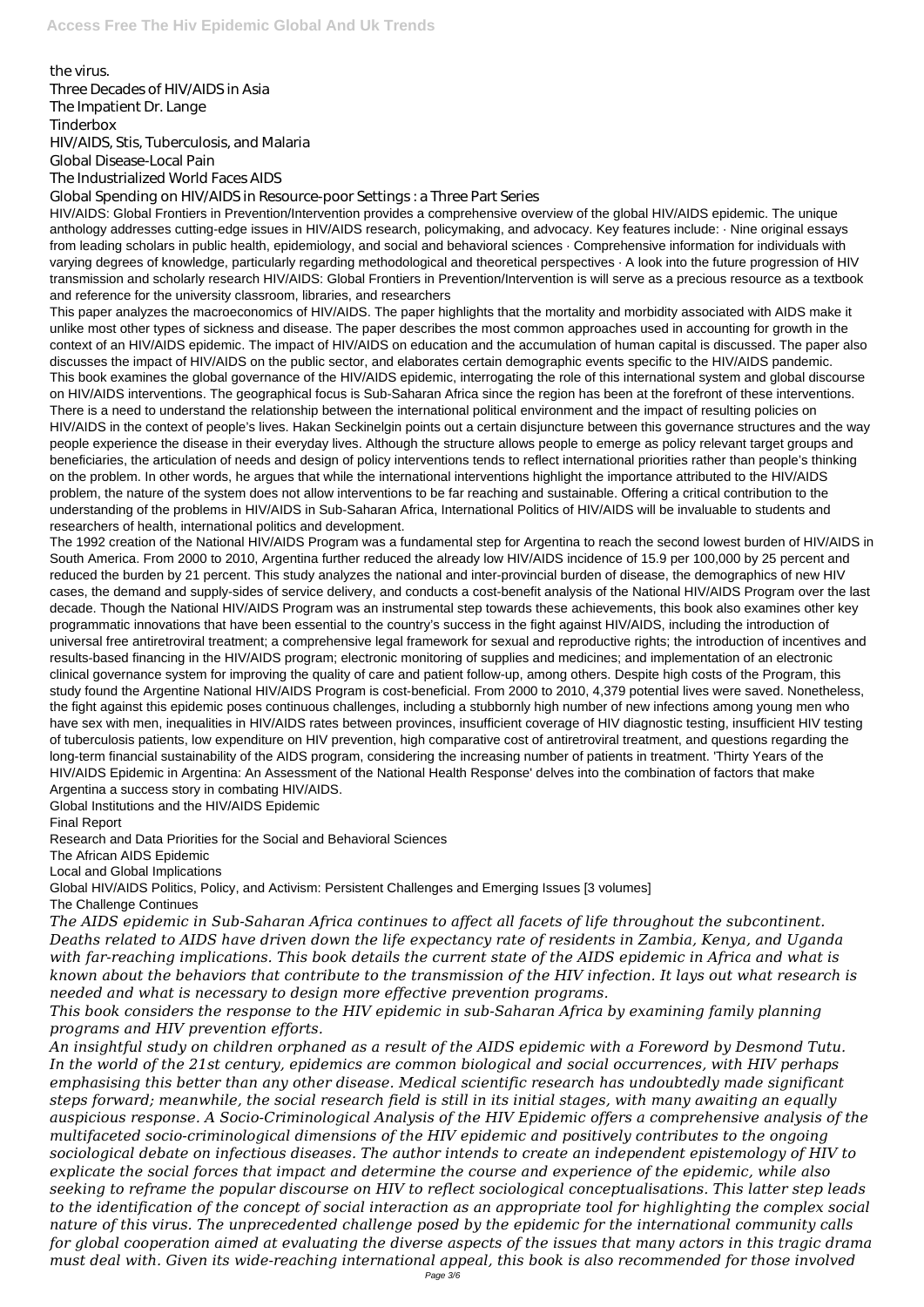*or interested in global health issues and infectious diseases. It will be of particular interest to medical researchers, health workers, social scientists, social workers, policymakers, humanitarian workers, HIV and human rights activists, and graduate students.*

*Tackling the World's Fastest-Growing HIV Epidemic*

*Civil Society and Health*

*The Status and Trends of the Global HIV/AIDS Pandemic, July 5-6, 1996*

*One Man's Fight to End the Global HIV Epidemic*

*How the West Sparked the AIDS Epidemic and How the World Can Finally Overcome It*

*The Macroeconomics of HIV/AIDS*

*The HIV Pandemic*

*Today, around the world, there are 5 million young men and women living with HIV. Opportunity in Crisis: Preventing HIV from early adolescence to young adulthood examines the state of the HIV epidemic among young people, highlighting the challenges they face and presenting solutions informed by evidence of what works with different age groups and in different epidemic settings. The report outlines key steps towards building a continuum of HIV prevention that can help keep children HIV-free as they develop into young adults.*

*Civil Society Organizations (CSOs) can make a vital contribution to public health and health systems, but harnessing their potential is complex in a Europe where government-CSO relations vary so profoundly. This study is intended to outline some of the challenges and assist policy-makers in furthering their understanding of the part CSOs can play in tandem and alongside government. To this end it analyzes existing evidence and draws on a set of seven thematic chapters and six mini case studies. They examine experiences from Austria, Bosnia-Herzegovina, Belgium, Cyprus, Finland, Germany, Malta, the Netherlands, Poland, the Russian Federation, Slovenia, Turkey and the European Union and make use of a single assessment framework to understand the diverse contexts in which CSOs operate. The evidence shows that CSOs are ubiquitous, varied and beneficial, and the topics covered in this study reflect such diversity of aims and means: anti-tobacco advocacy, food banks, refugee health, HIV/AIDS prevention and cure, and social partnership. CSOs make a substantial contribution to public health and health systems with regards to policy development, service delivery and governance. This includes evidence provision, advocacy, mobilization, consensus building, provision of medical services and of services related to the social determinants of health, standard setting, self-regulation and fostering social partnership. However, in order to engage successfully with CSOs, governments do need to make use of adequate tools and create contexts conducive to collaboration. To guide policy-makers working with CSOs through such complications, and help avoid some potential pitfalls, the book outlines a practical framework for such collaboration. This suggests identifying key CSOs in a given area; clarifying why there should be engagement with civil society; being realistic as to what CSOs can or will achieve; and an understanding of how CSOs can be helped to deliver.*

*An international team of specialists in politics, policy, and activism provide an indispensable guide to the persistent challenges and emerging issues posed by the global HIV/AIDS epidemic, now in its fourth decade. Report on the Global HIV/AIDS Epidemic In Search of Refuge Last Served? A Reference Handbook A Global Battle International Politics of HIV/AIDS AIDS in Asia* AIDS in the World, Vol. 1, published in 1992, was the first full analysis of mankind's global confrontation with this discusses. The AIDS scene, however, has been changing so rapidly that the need for a second volume was felt much earlier th expected. In AIDS in the World II, the authors extend the international comparisons from 38 countries to the entire and show that the AIDS pandemic has become increasingly fragmented within the world population. They present d that takes the discussion beyond the current understanding of the vulnerability of nations and communities to the worldwide spread of HIV, engaging in a detailed exploration of the social strategies that have enabled individuals to infection. Mann and Tarantola chart a course into the future based on an incisive investigation of the global pande

*AIDS is the most devastating communicable disease in history, and poor countries have been most severely impacted by the pandemic. Since the mid-1990s, the use of antiretroviral drug therapies has dramatically extended life expectancy and improved life quality for those with HIV/AIDS who can afford the costly treatments. Yet even as it raises new hope, this medical advance has intensified ethical and political questions about AIDS. Antiretroviral use by those with money and access throws the contrasting outcomes among AIDS sufferers throughout the world into high relief. It has also revealed what many people with AIDS have known all along: the disease is not only propagated by the virus, but by racism, entrenched poverty, structural inequality, and the legacy of colonial domination and exploitation.Global AIDS: Myths and Facts aims to present the facts about HIV/AIDS, and empower people for informed, active participation in the global struggle against this plague. To mobilize the energy, commitment, and resources required for the fight, Irwin and Millen tackle 10 destructive myths that hamper implementation of effective and equitable anti-HIV/AIDS programs.World leaders like Kofi Annan have announced treatment and prevention initiatives that are opening new possibilities. But the authors argue that only sustained political pressure from the grassroots--forging links across national boundaries; professional and social categories; and racial, ethnic, and religious identities--will halt the pandemic's spread.*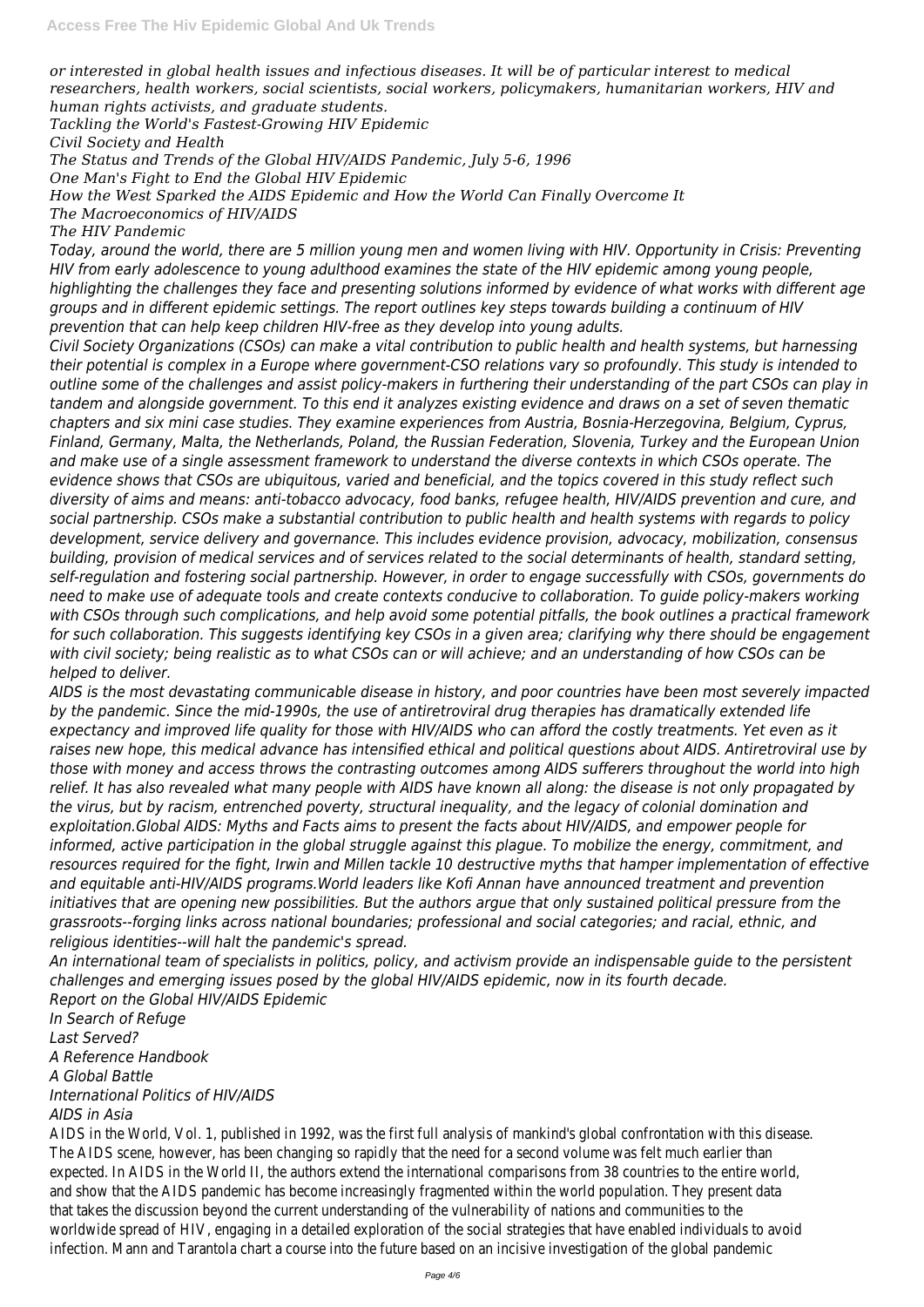## **Access Free The Hiv Epidemic Global And Uk Trends**

and response, the crucial lessons learned from the first decade, and their expert understanding of the scientific ar dimensions of the HIV challenge. The authors explain how the variety of reactions to the pandemic has contributed more advanced awareness of our vulnerability to HIV/AIDS, and offer a blueprint for an expanded global prevention effort. Intended to serve the information needs of all professionals involved in AIDS research and care, this volume accessibility and clarity of writing make it highly suitable for the general reader as well.

Infectious diseases are the leading cause of death globally, particularly among children and young adults. The sprea new pathogens and the threat of antimicrobial resistance pose particular challenges in combating these diseases. Infectious Diseases identifies feasible, cost-effective packages of interventions and strategies across delivery platf to prevent and treat HIV/AIDS, other sexually transmitted infections, tuberculosis, malaria, adult febrile illness, viral hepatitis, and neglected tropical diseases. The volume emphasizes the need to effectively address emerging antimicrobial resistance, strengthen health systems, and increase access to care. The attainable goals are to reduc incidence, develop innovative approaches, and optimize existing tools in resource-constrained settings. The most authoritative account published to date on the history, spread, and chilling repercussions of one of the d pandemics the world has ever seen. \* A comprehensive chronology examines scientific discovery, government and nongovernment responses to the epidemic, and access to care and antiretroviral drugs \* An entire chapter of illust and charts visually supports discussions of cutting-edge medicine, surveillance, impact, and prevention A work by health and development experts and professionals, this well-researched compilation traces the evolving highly dynamic nature of HIV/AIDS and its unprecedented health and development threat in Asia. Three decades of HIV/AIDS in Asia studies how the region has responded to this epidemic in the last three decades. It contains coun specific chapters on the HIV/AIDS problem—low-prevalence countries such as Bangladesh and Sri Lanka as well as countries with advanced epidemics such as Cambodia, China, India, Pakistan, Thailand and Vietnam—and the evolving response to it. There is recognition of the fact that Asia remains the hardest hit after Africa. The lesson learnt fro Asian countries show that HIV can be prevented and clinically managed with sustained political commitment, adequ human and financial resources, and inter-sectoral action. With the modus operandi of real-life stories and case stu this work is highly relevant in assessing the ground reality and the measures required for effective prevention, treat and care across the continuum.

AIDS poses an unprecedented health and developmental threat the world over including Asia. Ever since it emerged in the early 1980s, it has been spreading rapidly across continents and devastating millions of lives. In the process it has stretched the health-care systems and wrecked the economies and social fabric of many societies. Developing countries, including those in Asia—which has the second highest number of people living with HIV/AIDS—are the most seriously affected. In Asian countries, the problem is compounded by the lack of awareness, poverty, and inadequate funds and infrastructure. This important and comprehensive volume focuses on the epidemiological and programmatic aspects of the HIV/AIDS epidemic in Asia. The contributors discuss the dynamics and determinants of HIV and cover a wide range of pertinent topics related to prevention, care and treatment. These include: - The health, economic, socio-cultural and security dimensions of HIV/AIDS - Success stories in HIV prevention and care including 100% condom programme - Antiretroviral treatment and the "3 by 5" initiative - Management of HIV and sexually-transmitted infections - Drug-related HIV - HIV vaccine development - The role of NGOs - Country-specific HIV reports The contributors highlight the lessons learned in Asia in responding to the challenge posed by HIV and the success achieved by many countries. In addition to HIV prevention, facilitating access to care—including antiretroviral treatment—despite the many problems is now a matter of crucial importance. Scaling up of innovative approaches proven effective elsewhere is also a matter of great urgency. This volume will be invaluable for all those engaged in combating HIV throughout the world. In particular, it will be of immense use to all those involved in HIV AIDS control programmes, public health professionals, health care workers, policy makers, health administrators, as also international agencies and NGOs and community-based organizations. Protecting and promoting health is inherently a political endeavor that requires a sophisticated understanding of the distribution and use of power. Yet while the global nature of health is widely recognized, its political nature is less well understood. In recent decades, the interdisciplinary field of global health politics has emerged to demonstrate the interconnections of health and core political topics, including foreign and security policy, trade, economics, and development. Today a growing body of scholarship examines how the global health landscape has both shaped and been shaped by political actors and structures. The Oxford Handbook of Global Health Politics provides an authoritative overview and assessment of research on this important and complicated subject. The volume is motivated by two arguments. First, health is not simply a technical subject, requiring evidence-based solutions to real-world problems, but an arena of political contestation where norms, values, and interests also compete and collide. Second, globalization has fundamentally changed the nature of health politics in terms of the ideas, interests, and institutions involved. The volume comprises more than 30 chapters by leading experts in global health and politics. Each chaper provides an overview of the state of the art on a given theoretical perspective, major actor, or global health issue.<br>Page 5/6

Local and global implications

Images of the Epidemic

The Global Impact of HIV/AIDS on Orphans and Vulnerable Children

Thirty Years of the HIV/AIDS Epidemic in Argentina

Opportunity in Crisis

## Family Planning and HIV Prevention in Sub-Saharan Africa

Global AIDS Crisis

The Eastern Europe and Central Asia region has the world's fastestgrowing HIV epidemic. Although still concentrated, the epidemic has diversified, affecting several key populations in many countries. This change has increased the number of people in need, the ways the epidemic can spread, and the complexity of formulating an effective strategy to combat it. At the same time, international funding is insufficient to cover the growing need, and domestic plans to cover the funding gaps, in many cases, fall short. In this environment, the need to use data to make the best possible decisions about using available funds is essential. Tackling the World's Fastest-Growing HIV Epidemic tells the story of how, in 11 countries across Eastern Europe and Central Asia, small groups of decision-makers and experts came together to carry out innovative, groundbreaking analyses for each country. It details the steps these nations have taken to strengthen their HIV programs based on the findings while highlighting critical issues for the road ahead. In so doing, the book also shows the potential of what can be done with a mathematical model and how it can support real-life improvements in policy and more efficacious budget allocations. It is the record of a unique undertaking to improve public health investments that offers lessons for many communities.